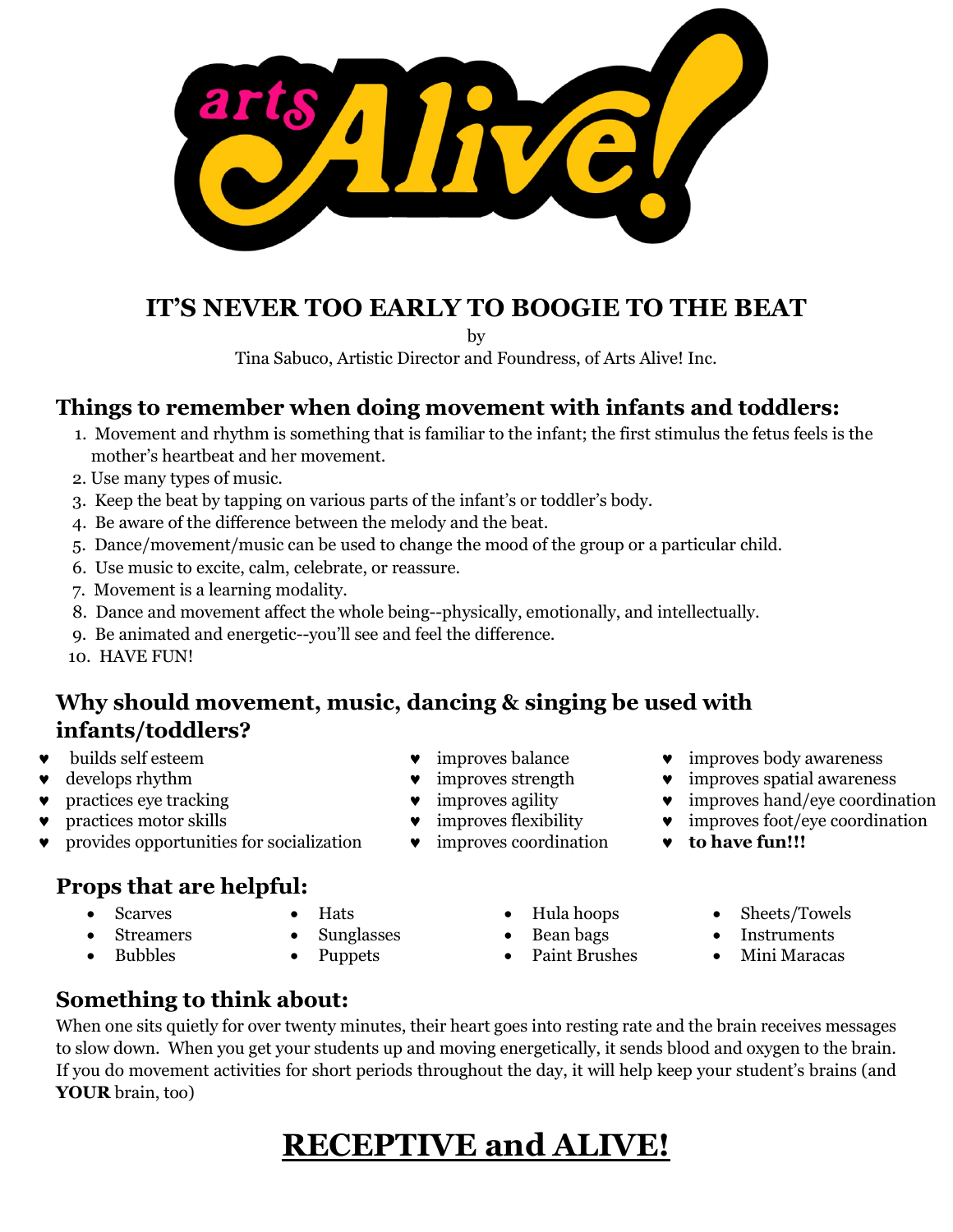## **Songs that Help Develop Self-esteem and Rhythm:**

#### **NAME GAME** (Tap to the beat.)

"Sarah Sarah bo bara banana fana fo farah me my mo marah. Sarah!"

### **THE SILLY SONG** (Use sounds that the infants or toddlers are making. Ex: "da")

"I know a silly song with just one word, it just goes da da da.

It's the silliest song that you ever heard, it just goes da da da.

Da da da da da da da da da da da da da da da. Da da da da da da da da da da da da da da."

Variations include using words they say, words of new things, words in a different language, or their name!

#### **WILLOBY WALLABY** (Use a stuffed animal or a puppet to tap the beat.)

"Willoby Wallaby Wax. An elephant sat on Max. Willoby Wallaby Warry. An elephant kissed on Harry." (Sing about the animal/puppet you are using.) "Willoby Wallaby Wanie. A turtle danced on Janie. Willoby Wallaby Whomas. A buffalo hugged on Thomas."

 **WHO'S THAT UNDERNEATH THAT HAT?** (to the tune of "Head Shoulders Knees and Toes") "Who's that underneath that hat, that hat? Who's that underneath that hat, that hat? "I see Cleo underneath that hat. Cleo is underneath that hat, that hat! Variation: Instead of singing the last "that hat," sing the type of hat it is. Ex: the cowgirl hat, the fire fighter hat, etc.

#### **THE LITTLE RED BOX SONG**

 "Oh! I wish I had a little red box to put my (child's name) in. (Show box and sway to the rhythm.) I'd take her/him out and "Smooch! Smooch! Smooch!" (Open box, 'Take child out of box.' Give 3 kisses.) Then put her/him back again!" (Put child back in box.)

#### **IF YOU'RE HAPPY AND YOU KNOW IT**

"If you're Wendy and you know it, clap your hands! If you're Wendy and you know it, clap your hands! If you're Wendy and you know it, then your hands will really show it If you're Wendy and you know it, clap your hands!" Variations can be – "stomp feet," "blow a kiss," "give a hug," "reach up high," etc.

#### **MARY HAS A BIG BROWN DOG** (to the tune of "Mary has a Little Lamb")

"Mary has a big brown dog, big brown dog, big brown dog Mary has a big brown dog in ARTSALIVE! today. Yay!"

Or

"Joshua's wearing green socks, green socks, green socks Joshua's wearing green socks in our class today."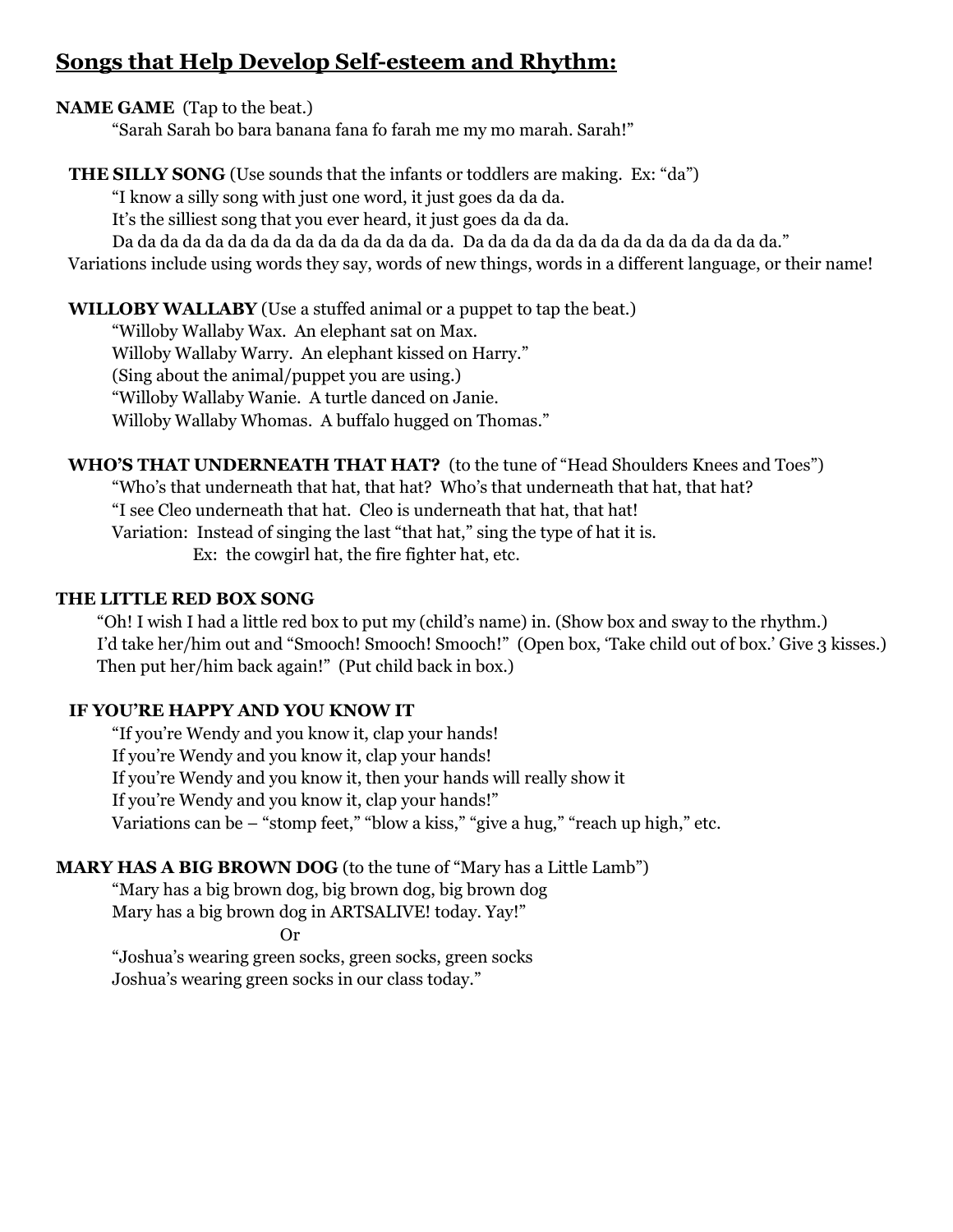## **Bouncing Baby Rides:**

(Place baby sitting on your thighs. These are easier done on the floor with legs outstretched.)

### **THE BOUNCING SONG** (to the tune of "This Old Man")

"We go up. We go down. We go bouncing all around. To the left and the right and the left and the right. Bounce bounce bounce all day and night."

### **SITTIN' IN MY HIGHCHAIR** (to the tune of "Shortenin' Bread")

"Sittin' in my highchair my chair, highchair. Sittin' in my high chair bangin' my spoon. Sittin' in my highchair my chair, highchair. Sittin' in my high chair bangin' my spoon. Bring on the jelly. Bring on the bread. Somebody get this baby fed. Bring on the carrots. Bring on the peas. Somebody feed this baby please." Repeat entire song but end with "somebody give this baby a squeeze" instead of "feed this baby please."

### **OUR ARMS GO HIGH** (to the tune of "Here We Go 'Round the Mulberry Bush")

**"**Our arms go high. Our arms go low. We roll around and then we go Way up high and way down low and rock from side to side. Our arms go out. Our arms go in. We roll around and we begin To stretch up high and down again and rock from side to side."

## **Flying Baby Rides:**

(Lay down with knees by chest. Place child tummy down on your shins.)

### LET'S GO FLY A KITE (from Mary Poppins)

"Let's go fly a kite. Up to the highest height. Let's go fly a kite and we'll send it soaring. Up through the atmosphere. Up where the air is clear. Let's all go fly a kite."

### **THE AIRPLANE SONG** (to the tune of "Row Row Row Your Boat")

"Fly fly fly your plane. Fly your plane up high. Soaring soaring soaring soaring gently through the sky.

## **Old Favorites with New Twists:**

### **TWINKLE TWINKLE / THE ABC SONG/MARY HAD A LITTLE LAMB**

Sing these songs one after other. Notice they have the same melody!!! Tap to the beat.

#### **YOU ARE MY SUNSHINE**

Baby is in your lap either facing away from you or towards you.

#### **Words**

You are my sunshine. My only sunshine. You make me happy when skies are gray. You'll never know dear, how much I love you! I love you more and more every day!\* \* Last line is Tina's version of this traditional song.

#### **OLD MACDONALD** (Tap to the beat.)

Use child's name instead of "Donald" "Old Mac Julia had a farm." etc.

#### **Actions**

Rock with baby sitting in your lap. Stretch baby's arms up high! Cross baby's right arm over chest. Keep there. Cross baby's left arm over chest. While arms are crossed, hug and rock baby.